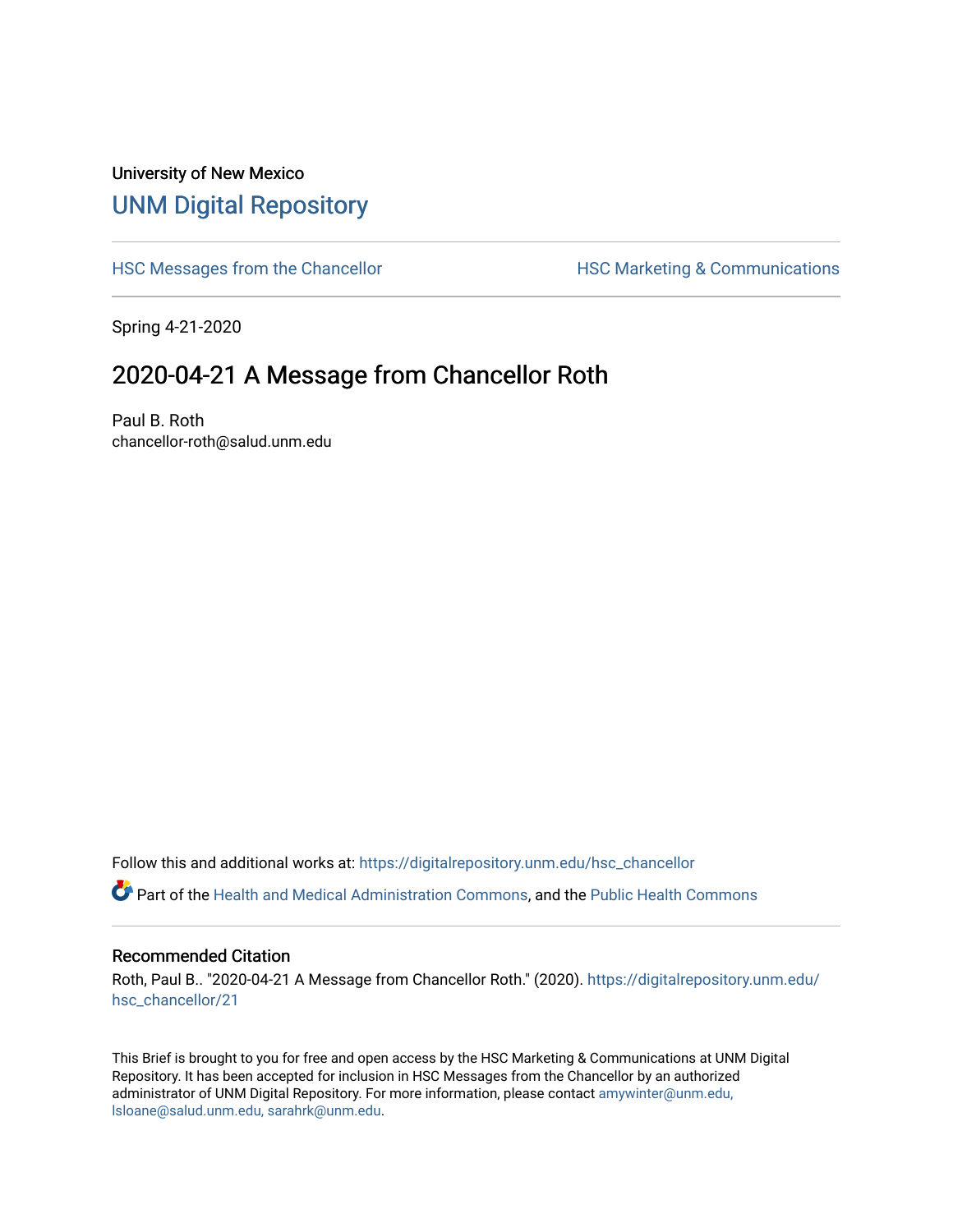

[View this email in your browser](https://mailchi.mp/c9cf4881f1c4/message-from-the-chancellor-coronavirus-4393732?e=b4bbfca2c0)

## **A Message from Chancellor Roth**

Dear Colleagues:

Many of us are now in the second month of working from home. We're learning interesting new phrases, like "Zoom bombing," and growing accustomed to attending virtual meetings while wearing sweatpants. When, we wonder, will things ever return to normal?

A timeline of when that could occur is starting to emerge. In her message to the University community yesterday, President Stokes announced that she is extending the period of limited campus operations to May 16. And while University leadership contemplates the possible ways the institution will be able to operate successfully across a range of potential eventualities and environments, the Health Sciences Center is actively considering the steps that will be needed to restore our clinical, academic and research operations.

For now, though, things remain status quo: only Tier 1 UNM personnel should report to work on campus, with all others should continue working remotely as they have been doing.

You might want to learn more about the work going on around COVID-19 at the HSC, so we're scheduling an online Chancellor Chat for next Tuesday, April 28, from 12 p.m. to 1 p.m. I'll be joined by a panel of experts from around the HSC to help address topics of interest. Please submit your questions or topics by close of business tomorrow at [HSC-](mailto:HSC-Communications@salud.unm.edu?subject=Chancellor%20Chat%20Question)[Communications@salud.unm.edu,](mailto:HSC-Communications@salud.unm.edu?subject=Chancellor%20Chat%20Question) and watch for the Zoom details later this week.

In sharing stories of inspiration and selflessness, I've naturally highlighted the commitment of our physicians, nurses and other health care professionals who are on the front lines of this crisis, putting their own well-being at risk to care for their patients.

Today, I want to tell you about the wonderful work being done by Health Sciences students who are volunteering their time because they want to be of service – and make a difference. Dr. Liz